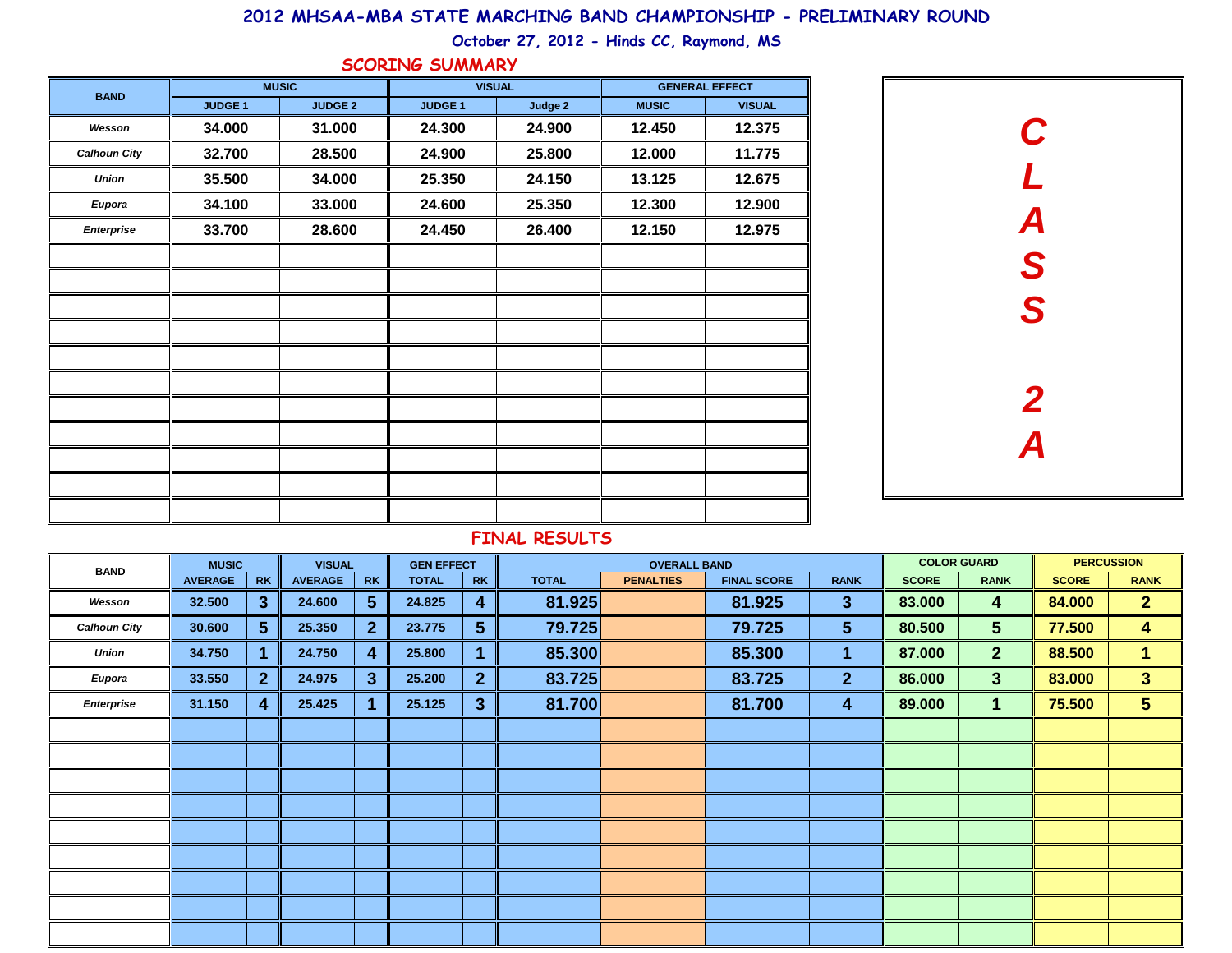# **2012 MHSAA-MBA STATE MARCHING BAND CHAMPIONSHIP - PRELIMINARY ROUND** *RESULTS*

|              | <b>MUSIC</b> |              | <b>VISUAL</b> |        | <b>GEN EFFECT</b>   |              | <b>OVERALL BAND</b> |        | <b>COLOR GUARD</b> |              | <b>PERCUSSION</b> |              |  |
|--------------|--------------|--------------|---------------|--------|---------------------|--------------|---------------------|--------|--------------------|--------------|-------------------|--------------|--|
| <b>RANK</b>  | <b>Band</b>  | <b>Score</b> | <b>Band</b>   | Score  | <b>Band</b>         | <b>Score</b> | <b>Band</b>         | Score  | <b>Band</b>        | <b>Score</b> | <b>Band</b>       | <b>Score</b> |  |
|              | Union        | 34.750       | Enterprise    | 25.425 | Union               | 25.800       | Union               | 85.300 | Enterprise         | 89.000       | Union             | 88.500       |  |
| $\mathbf{2}$ | Eupora       | 33.550       | Calhoun City  | 25.350 | Eupora              | 25.200       | Eupora              | 83.725 | Union              | 87.000       | Wesson            | 84.000       |  |
| 3            | Wesson       | 32.500       | Eupora        | 24.975 | Enterprise          | 25.125       | Wesson              | 81.925 | Eupora             | 86.000       | Eupora            | 83.000       |  |
| 4            | Enterprise   | 31.150       | Union         | 24.750 | Wesson              | 24.825       | Enterprise          | 81.700 | Wesson             | 83.000       | Calhoun City      | 77.500       |  |
| 5            | Calhoun City | 30.600       | Wesson        | 24.600 | <b>Calhoun City</b> | 23.775       | Calhoun City        | 79.725 | Calhoun City       | 80.500       | Enterprise        | 75.500       |  |
| 6            | #N/A         | #N/A         | #N/A          | #N/A   | #N/A                | #N/A         | #N/A                | #N/A   | #N/A               | #N/A         | #N/A              | #N/A         |  |
| 7            | #N/A         | #N/A         | #N/A          | #N/A   | #N/A                | #N/A         | #N/A                | #N/A   | #N/A               | #N/A         | #N/A              | #N/A         |  |
| 8            | #N/A         | #N/A         | #N/A          | #N/A   | #N/A                | #N/A         | #N/A                | #N/A   | #N/A               | #N/A         | #N/A              | #N/A         |  |
| 9            | #N/A         | #N/A         | #N/A          | #N/A   | #N/A                | #N/A         | #N/A                | #N/A   | #N/A               | #N/A         | #N/A              | #N/A         |  |
| 10           | #N/A         | #N/A         | #N/A          | #N/A   | #N/A                | #N/A         | #N/A                | #N/A   |                    | #N/A<br>#N/A |                   | #N/A         |  |
| 11           | #N/A         | #N/A         | #N/A          | #N/A   | #N/A                | #N/A         | #N/A                | #N/A   | #N/A               | #N/A         | #N/A              | #N/A         |  |
| 12           | #N/A         | #N/A         | #N/A          | #N/A   | #N/A                | #N/A         | #N/A                | #N/A   | #N/A               | #N/A         | #N/A              | #N/A         |  |
| 13           | #N/A         | #N/A         | #N/A          | #N/A   | #N/A                | #N/A         | #N/A                | #N/A   | #N/A               | #N/A         | #N/A              | #N/A         |  |
| 14           | #N/A         | #N/A         | #N/A          | #N/A   | #N/A                | #N/A         | #N/A                | #N/A   | #N/A               | #N/A         | #N/A              | #N/A         |  |
| 15           | #N/A         | #N/A         | #N/A          | #N/A   | #N/A                | #N/A         | #N/A                | #N/A   | #N/A<br>#N/A       |              | #N/A              | #N/A         |  |
| 16           | #N/A         | #N/A         | #N/A          | #N/A   | #N/A                | #N/A         | #N/A                | #N/A   | #N/A<br>#N/A       |              | #N/A              | #N/A         |  |